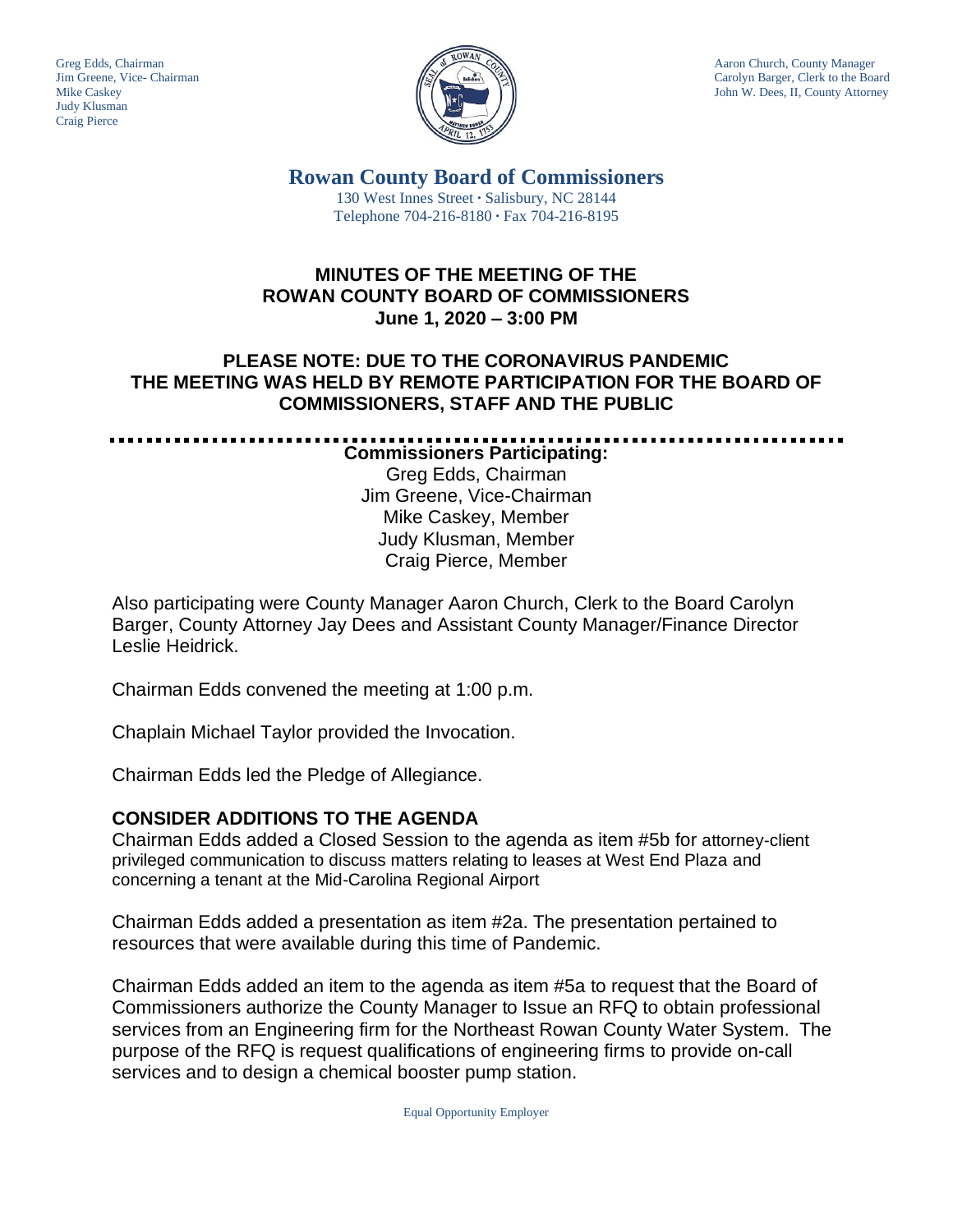## **CONSIDER DELETIONS FROM THE AGENDA**

There were no deletions from the agenda.

### **CONSIDER APPROVAL OF THE AGENDA**

Commissioner Klusman moved, Commissioner Pierce seconded and the vote to approve the agenda as amended passed unanimously (4-0).

### **CONSIDER APPROVAL OF THE MINUTES**

Commissioner Klusman moved, Commissioner Pierce seconded and the vote to approve the minutes of the May 18, 2020 Commission Meeting passed unanimously (4- 0).

## **1. CONSIDER APPROVAL OF CONSENT AGENDA**

Commissioner Klusman moved approval of the Consent Agenda. The motion was seconded by Commissioner Pierce and passed unanimously (4-0).

The Consent Agenda consisted of the following:

- A. Transit Vehicle Decals
- B. Resolution to Adopt Iredell-Rowan Hazard Mitigation Plan
- C. Detention Center Food Service Contract
- D. Request to Extend the Due Date for Annual Performance Evaluations
- E. Salisbury-Rowan Community Action Agency, Inc. Intent to Apply for Community Service Block Grant CARES NC Act Supplemental Funding for FY 2020-22
- F. Kannapolis City Schools Equipment Lease 2020
- G. WT Group Proposal and Agreement ADA Self-Evaluation and Transition Plan
- H. Purchase of Vehicle for the Rowan County Sheriff's Office
- I. Schedule Public Hearing for Z 01-20 for June 15, 2020

## **2. PUBLIC COMMENT PERIOD**

Chairman Edds opened the Public Comment Period to entertain comments from any citizens who had either called in or submitted an email request to address the Board via electronic means. With no one wishing to provide comments, Chairman Edds closed the Public Comment Period.

## **ADDITION**

## **2a. PRESENTATION FROM ECONOMIC RECOVERY TASK FORCE**

James Meacham, Executive Director of the Rowan County Tourism Development Authority (TDA), expressed appreciation for all the Commissioners were doing during this time of Pandemic. Mr. Meacham said there had been continuous meetings with the TDA, Economic Development Commission (EDC) and the Chamber of Commerce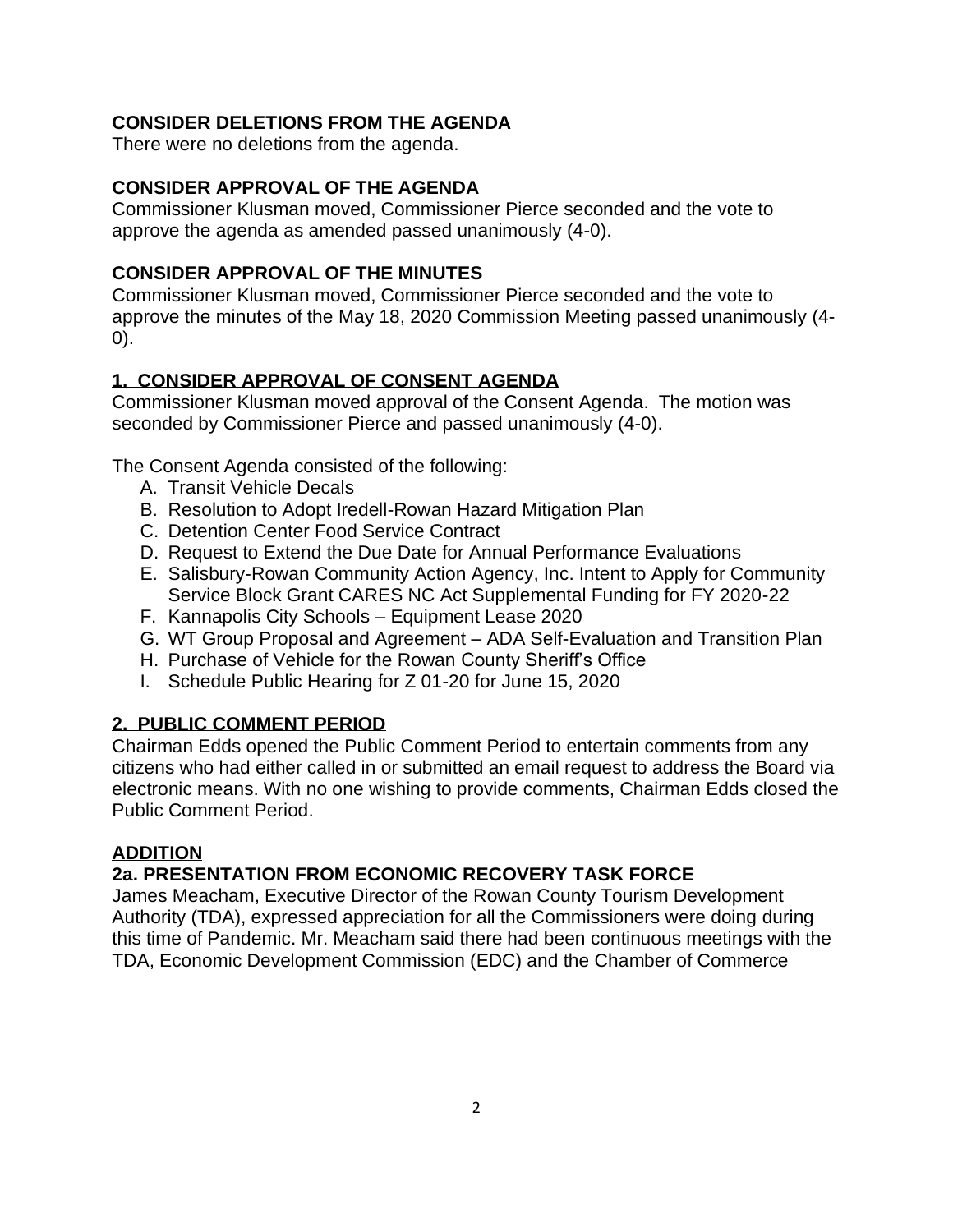(Chamber), along with other various community leaders. Mr. Meacham provided a brief update of the efforts underway.

Pete Teague, Chairman of the Economic Recovery Task Force, said the purpose of Task Force was to help local businesses reopen as effectively, safely and responsibly as possible.

Mr. Meacham said as the economic impacts were considered, the focus was on key issues for economic resources for both workers and businesses. A website was created to provide information and business resource kits were also pulled together. Mr. Meacham discussed the importance and efforts underway to encourage folks to support local businesses. In closing, Mr. Meacham said the first process was to get information to local businesses; the second step in the process was to get the resources in the hands of the businesses they need to open back up; and step three of the process was to begin marketing for more commerce locally.

Rod Crider, President of the EDC, highlighted the outreach efforts for manufacturing businesses and other trade and sector employers across the County. Mr. Crider mentioned that Chewy had begun its hiring process when the COVID-19 Pandemic first started. Mr. Crider reported Chewy had hired approximately 600 employees so far and was looking to hire an additional 800 to complete the hiring for the facility. Mr. Crider noted the number exceeded Chewy's initial commitment to hire 1200 employees.

Mr. Crider said the EDC had initiated an economic impact survey, in conjunction with 250 other economic development organizations, to compare businesses locally to what was happening nationwide. Mr. Crider described the results as frightening; however, he noted the results were improving.

The EDC also implemented a digital tool called Zoom Business, which was an online directory to see what businesses were open, safety protocols undertaken, delivery /curbside services, etc.

Mr. Crider discussed EDC marketing initiatives, that included promotions sent to sixtythree (63) site selection consultants. The EDC was also getting ready to launch virtual reality and drone tours of buildings.

Mr. Crider said the EDC was shoring up its properties and implementing best practices for brokers.

Elaine Spalding, President of the Rowan County Chamber of Commers, said the Chamber had focused on business advocacy efforts. Ms. Spalding said the Chamber had been working at the federal level on all of the small business loan programs that had been announced. Ms. Spalding said the Chamber had been working with the legislature to ensure all rules and regulations for business community could be as smooth as possible. Ms. Spalding said the Chamber had also been working on the Payroll Protection Plan (PPP) and loans at the federal level to make sure that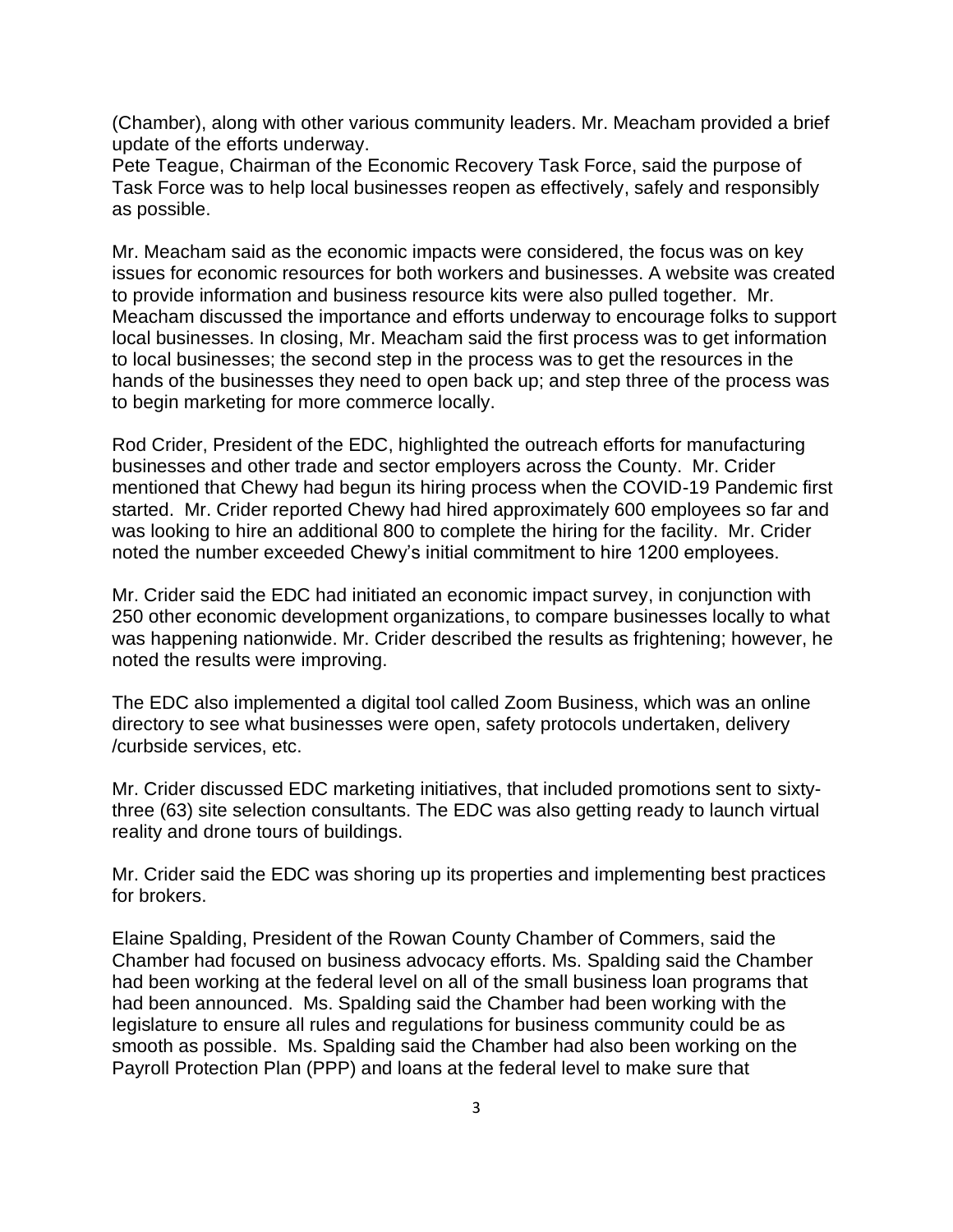businesses who receive the forgivable loans know what type of records they need to keep. Ms. Spalding continued by discussing the focus for future job fairs, as well as how the Chamber was making calls to see how it could help businesses.

Chairman Edds expressed appreciation for the work by the Task Force and its efforts to help the business community.

### **3. CONSIDER SNIA 01-20**

Assistant Planning Director Shane Stewart provided the staff report for a Special Non-Residential Intensity Allocation (SNIA) request from Empire Excavating LLC. for the construction of an 8,400 square foot conditioned space warehouse at 1160 Gateway Drive in Mooresville. The property owner of Tax Parcel 230C-034 was PAM Holdings LLC. Approval of the request would allow the project to exceed the administrative allowance of 12% built-upon area limitation requirement of the Coddle Creek watershed and allow up to 70% built-upon area for the project. A total of 10% of the watershed acres may be removed from the 12% limitation and permit up to 70% built upon area.

Mr. Stewart said the request met all standards to be considered for approval.

Commissioner Pierce moved approval of SNIA 01-20. The motion was seconded by Commissioner Klusman and passed unanimously.

## **4. CONSTRUCTION BID AND BA FOR THE DAN NICHOLAS PARK CONCESSION STAND PROJECT**

Facilities Management and Parks Director Don Bringle said the process for a new concession stand at Dan Nicholas Park (DNP) had been ongoing for approximately three (3) years. Mr. Bringle said Architect Pete Bogle would provide a recap of what had been proposed.

Mr. Bogle provided a power point showing the layout and location of the concession stand and he also discussed the materials to be used.

Mr. Bogle said while there had been twenty-one interested bidders, only seven (7) bids were received.

The bids were from:

| <b>Contractor</b>          | <b>Base Bid</b> | <b>Total (with alternates)</b> |
|----------------------------|-----------------|--------------------------------|
| Encompass                  | \$909,000.00    | \$938,000.00                   |
| Garanco Inc.               | \$924,000.00    | \$921,500.00                   |
| Hostetter & Son            | \$1,144,000.00  | \$1,257,600.00                 |
| LaFave's Construction      | \$993,600.00    | \$977,743.00                   |
| <b>Liles Construction</b>  | \$904,900.00    | \$900,547.00                   |
| <b>S&amp;S Building</b>    | \$1,056.000.00  | \$1,105,000.00                 |
| <b>Salcoa Construction</b> | \$856,000.00    | \$886,800.00                   |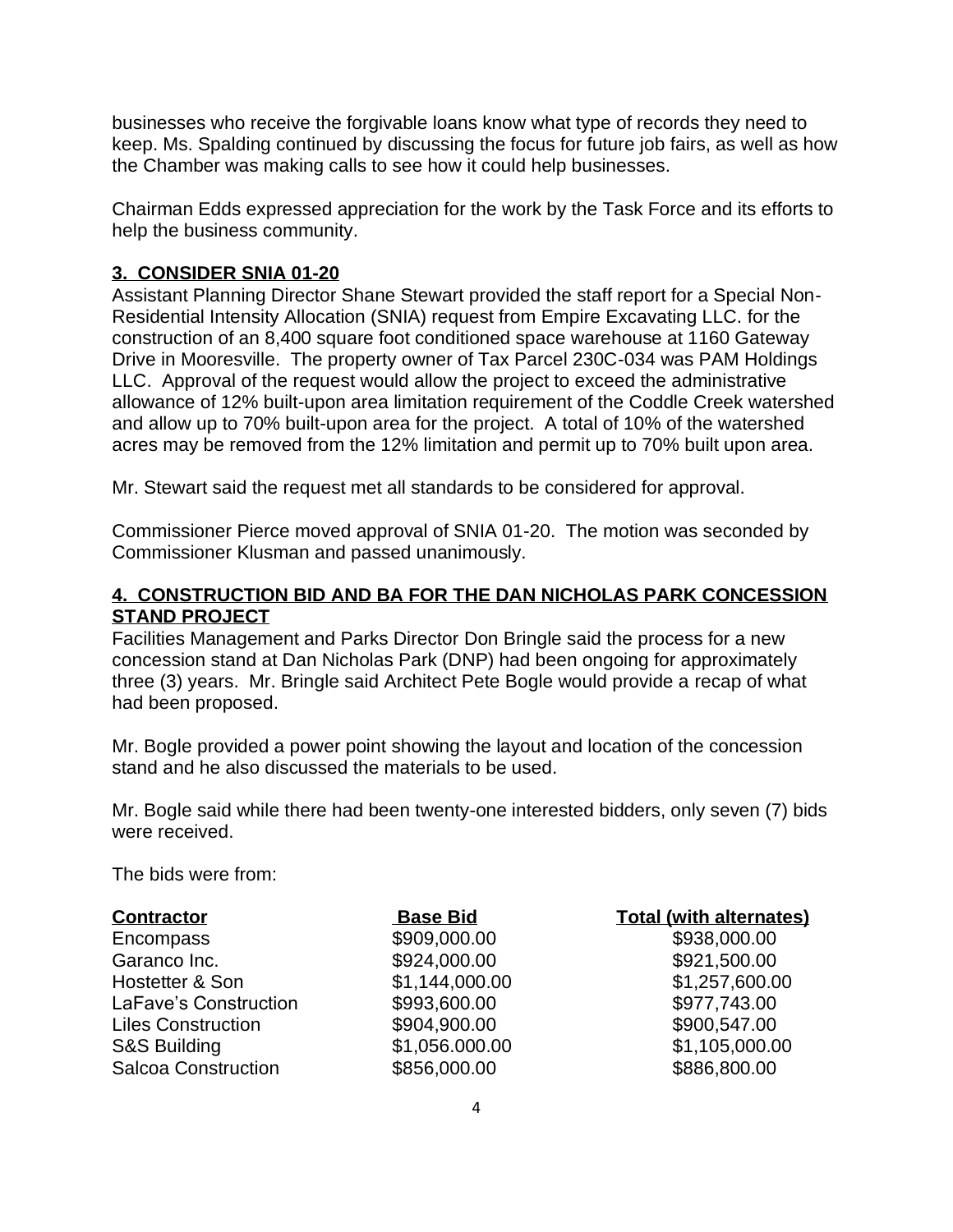It was the recommendation of The Bogle Firm, along with Finance and Facilities Management Staff that a contract be awarded to Salcoa Construction to construct a new concession stand at DNP at a cost not to exceed \$886,800 and the association budget amendment be approved. With approval of the budget amendment, the project would be within the approved fiscal year 2020 budget.

Mr. Bogle reviewed the alternates and said the contract, which had already been signed by Salcoa, had been emailed to the Board and the project would be ready to start if the Board authorized the County Manager to sign the contract.

Commissioner Klusman questioned Alternate #1 and whether to use the metal roof or asphalt shingles on the concession stand. Mr. Bogle said most of the other buildings at DNP had a metal roof.

Mr. Bogle discussed the type of siding and explained that at the request of Commissioner Pierce, the existing architectural language was for brick veneer in order to provide a more long-term product.

Discussion ensued and the Commissioners preferred to use materials with a longer life and that would require less maintenance. When asked about his preference for the roof, Mr. Bringle also supported the metal roof and agreed it would blend in with the other buildings at DNP.

Assistant County Manager/Finance Director Leslie Heidrick provided clarification for the funding. Ms. Heidrick said the budget amendment increased the budget by \$86,800; however, the \$41,800 had to come from county funding. The Parks had a donation of \$45,000 additional dollars to put towards the project. Ms. Hedrick said the total expenditure increase, adding the \$24,725 (alternate #1) would take the budget amendment to \$111,525 with the County picking up the \$66,525.

Mr. Bringle asked if the Board would consider authorizing the County to execute the contract so DNP could move forward with the process.

Commissioner Greene moved to approve the construction bid for DNP concession stand with the metal roof, brick veneer, and the figures as outlined by Ms. Heidrick, and to give the County Manager the authority to execute the contract. The motion was seconded by Commissioner Klusman and passed unanimously (4-0).

#### **5. CONSIDER APPROVAL OF BOARD APPOINTMENTS CENTRALINA WORKFORCE DEVELOPMENT BOARD**

Mike Beaver and Lewis Goldsmith applied for reappointment. Their term would be for two (2) years, effective July 1, 2020 through June 30, 2022.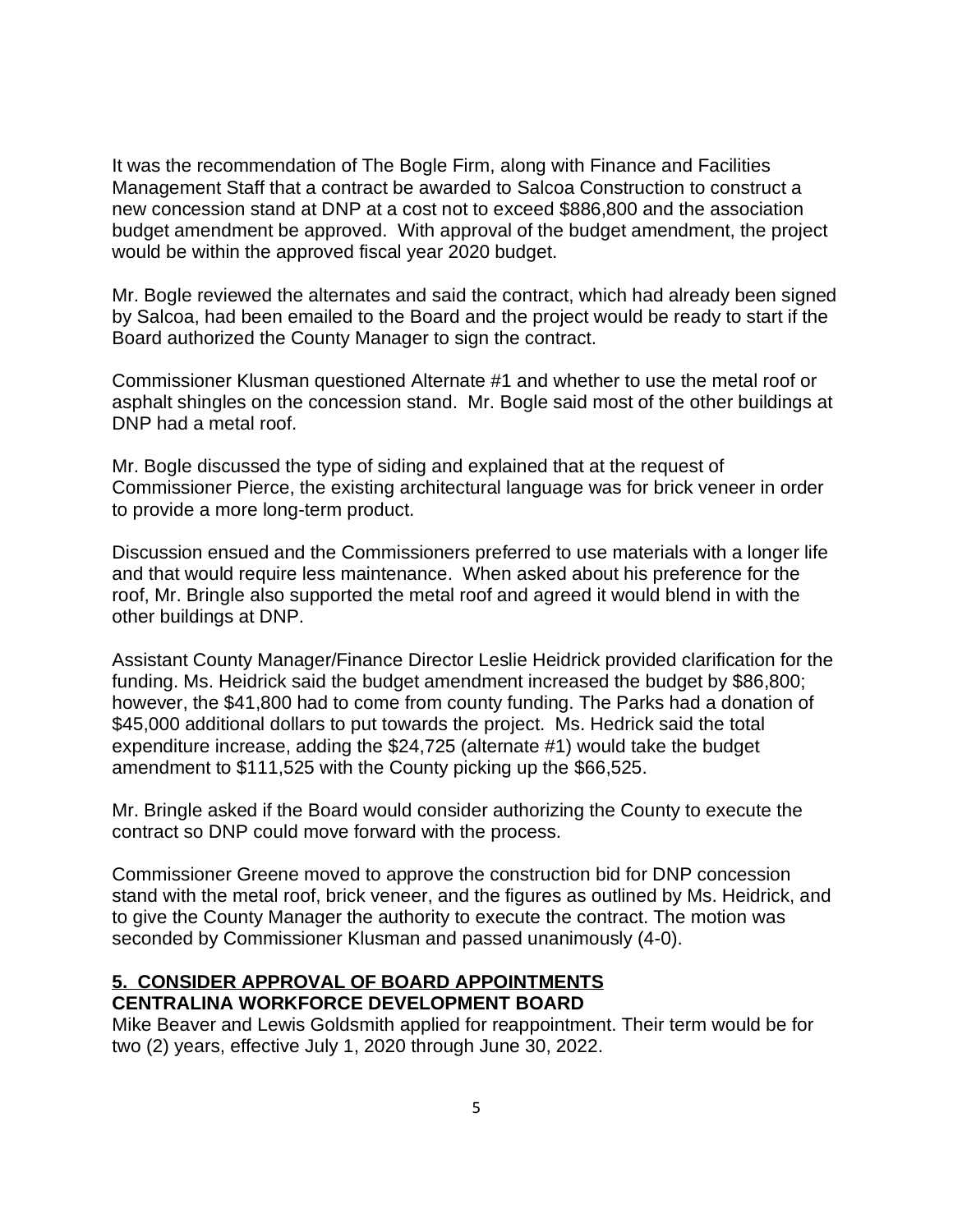Commissioner Pierce moved, Commissioner Greene seconded and the vote to reappoint Mr. Beaver and Mr. Goldsmith passed unanimously (4-0).

### **HISTORIC LANDMARKS COMMISSION**

Jonathan Barbee applied for reappointment for a three-year term that would expire on April 30, 2023.

Commissioner Pierce moved, Commissioner Klusman seconded and the vote to reappoint Mr. Barbee passed unanimously (4-0).

## **JUVENILE CRIME PREVENTION COUNCIL (JCPC)**

The individuals below applied for appointment and/or reappointment for the following seats:

- **Juvenile Defense Attorney:** John Basinger for reappointment for a two-year term, effective July 1, 2020 through June 30, 2022.
- **Sheriff's Designee:** Christopher "Scott" Flowers has been serving on the Council filling a seat as a member of the General Public. Sheriff Kevin Auten has requested Sgt. Flowers be appointed to serve as the Sheriff's designee. The term will expire November 30, 2022.
- **General Public:** Jenny Lee with the Rowan County United Way applied for the General Public seat vacated by Scott Flowers. The term would be for two (2) years, expiring June 30, 2022.
- **Non-Profit Agency:** Jason Scott Hinson for reappointment for a two-year term that will expire June 30, 2022.
- **School Superintendent Designee:** Carol Ann Houpe applied for reappointment for a two-year term that will expire June 30, 2022.
- **Mental Health:** Tressy McLean-Hickey applied for reappointment for a two-year term that will expire June 30, 2022.

Commissioner Pierce moved the appointments as requested above. The motion was seconded by Commissioner Klusman and passed unanimously (4-0).

## **ROWAN-CABARRUS COMMUNITY COLLEGE BOARD OF TRUSTEES**

Michelle Patterson applied for a four-year term. If approved, the term would be effective July 1, 2020 and expiring June 30, 2024.

Commissioner Pierce moved, Commissioner Klusman seconded and the vote to appoint Michelle Patterson passed unanimously.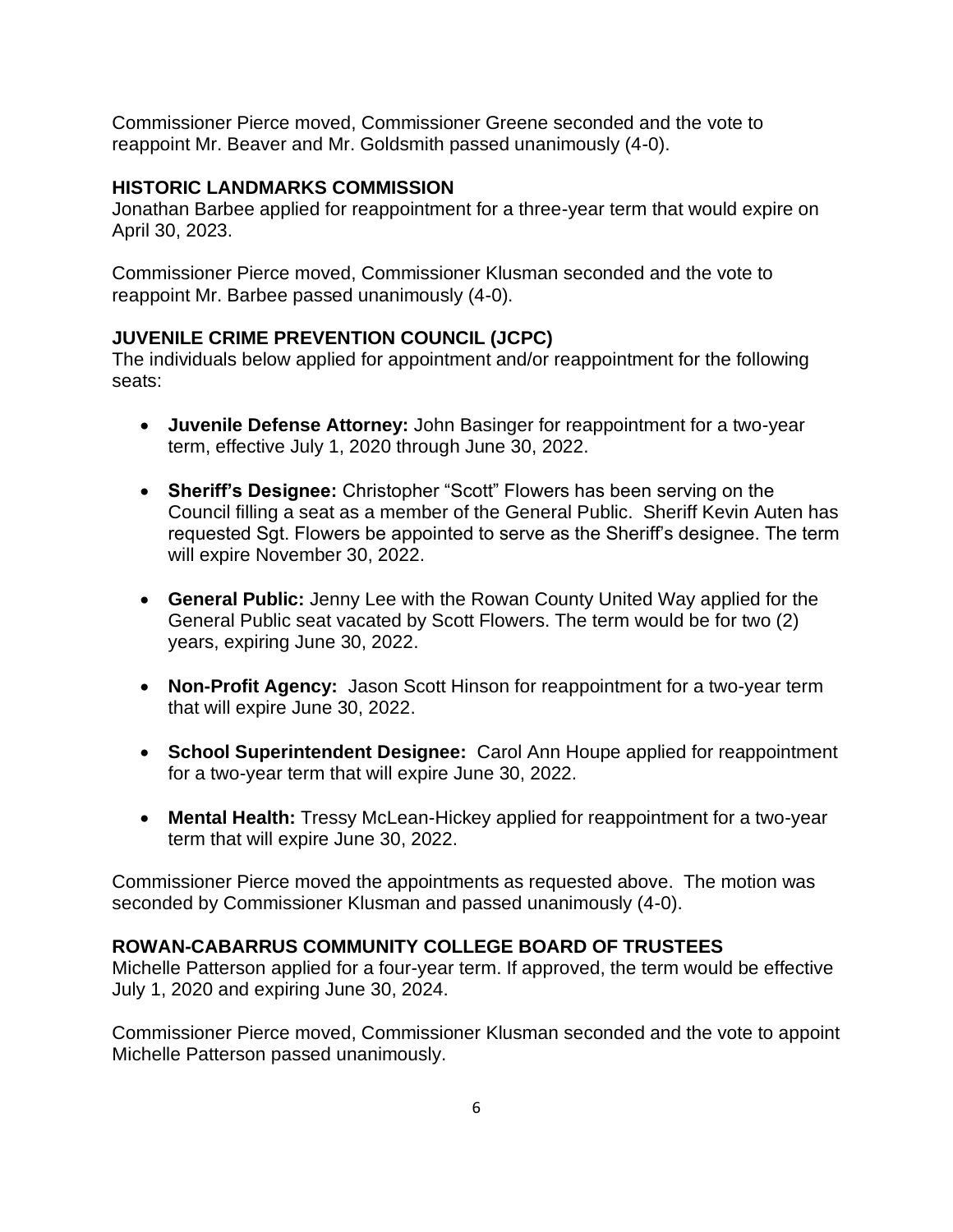## **ADDITION**

# **5a. AUTHORIZE COUNTY MANAGER TO ISSUE AN RFQ TO OBTAIN PROFESSIONAL SERVICES FROM AN ENGINEERING FIRM FOR THE NORTHEAST ROWAN COUNTY WATER SYSTEM**

County Manager Aaron Church requested that the Board of Commissioners authorize the County Manager to issue a Request for Qualifications (RFQ) to obtain professional services from an Engineering firm for the Northeast Rowan County Water System. The purpose of the RFQ was to request qualifications of engineering firms to provide on-call services and to design a chemical booster pump station. If approved, Mr. Church said the County would issue the RFQ this week and hopefully have contract back before the Board in July.

Chairman Edds moved for the management team to put out an RFQ for the Northeast Rowan County Water System. The motion was seconded by Commissioner Pierce and passed unanimously (4-0).

Before entering Closed Session Chairman Edds reminded everyone the Board would recess following the Closed Session and reconvene at 6:00 p.m. for the public hearing for the proposed budget.

## **ADDITION**

## **5b. CLOSED SESSION**

Commissioner Pierce moved the Board enter Closed Session at 3:56 p.m. pursuant to North Carolina General Statute § 143-318.11(a)(3) for attorney-client privileged communication to discuss matters relating to leases at West End Plaza and for attorney-client communication regarding a lease at Mid Carolina Regional Airport.

The Board returned to Open Session at 4:24 p.m. No action was taken.

Chairman Edds recessed the meeting at 4:30 p.m.

### **6. 6:00 P.M. PUBLIC HEARING FOR PROPOSED FY 2020-21 OPERATING BUDGET**

Chairman Edds reconvened the meeting at 6:01 p.m. for the public hearing regarding the proposed FY 2020-21 operating budget. (Commissioner Caskey, who was serving in the National Guard, was able to join the Board for the public hearing).

Due to the Pandemic and unusual circumstances, Chairman Edds said the Board would continue to accept written comments via email at Budget.Hearing @rowancountync.gov through 5:00 p.m. on June 12, 2020.

Chairman Edds stated the length of comment for each caller during the public hearing would be three (3) minutes and comments must be restricted to the subject as advertised.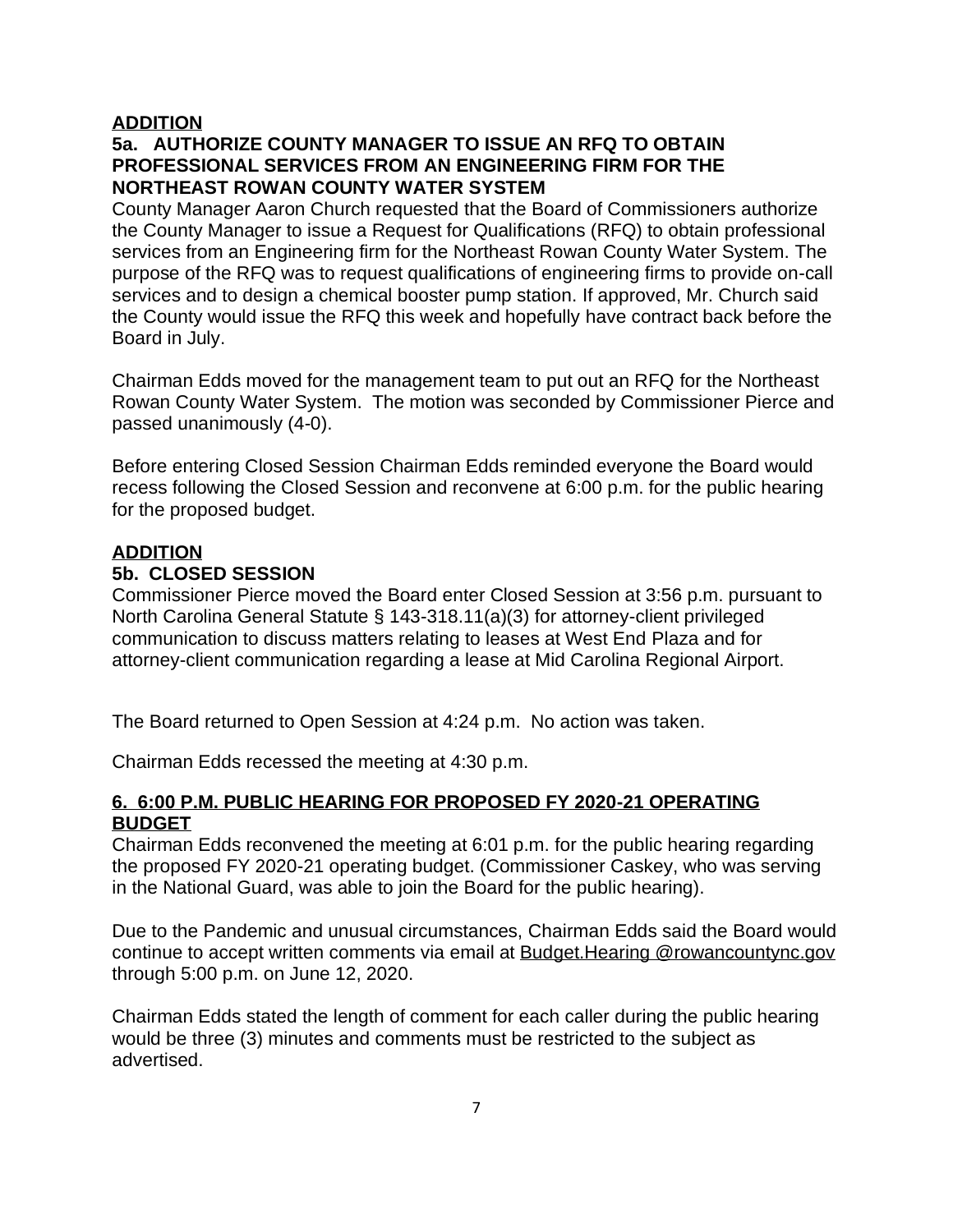Chairman Edds then opened the public hearing. The following citizens had dialed in to comment regarding the proposed budget:

• Cindy Fink, Executive Director of Meals on Wheels, spoke in support of the requested allocation in the amount of \$83,530.

At this point in the meeting, Chairman Edds said the County Attorney had advised the Board would need to vote to officially extend the written public comment time through 5:00 p.m. on June 12, 2020. Chairman Edds moved, to extend the deadline for written comments regarding the proposed budget to 5:00 p.m. on June 12, 2020. The motion was seconded by Commissioner Pierce and passed unanimously (5-0).

- George Benson, a member of the Board of Elections, asked the Commissioners to fund the Board of Elections in the full amount that had been originally requested from the Director and the Board of Elections.
- Geoffrey Hoy encouraged the Commissioners to support the requested budget as presented by the Board of Elections.
- Pam Bloom expressed appreciation for an earlier discussion concerning getting broadband into the rural areas of the County (particularly the Scotch-Irish community). Ms. Bloom shared her displeasure at what she felt was inadequate funding for the Board of Elections.

The public hearing was not closed at this time due to the earlier vote to extend the written comment period through 5:00 p.m. on June 12, 2020.

### **ADDITION**

Chairman Edds asked the Board to consider an amendment to the agenda to allow him to discuss a letter for submission to the Governor's Office.

Commissioner Pierce moved, Commissioner Klusman seconded and the vote to approve the amendment to the agenda as requested passed unanimously (5-0).

Chairman Edds explained that he would like to provide the Governor with a letter to inform Governor Cooper of the actions being taken in the community during this time of Pandemic. Chairman Edds read the letter as follows:

On behalf of the wonderful people of Rowan County, I would like to thank you for the hard work that you and your team have provided throughout this COVID-19 Pandemic. We send you well wishes as you continue to make difficult decisions that are in the best interest of every citizen of North Carolina.

During the economic downturn a decade ago, Rowan County really took it on the chin. While most North Carolina communities faced considerable challenges, economic hardship hit our community especially hard. Single-day job losses that numbered in the thousands contributed to Rowan County being one of the hardest hit communities in the nation. Our families, children, schools, and spirits took quite a hit.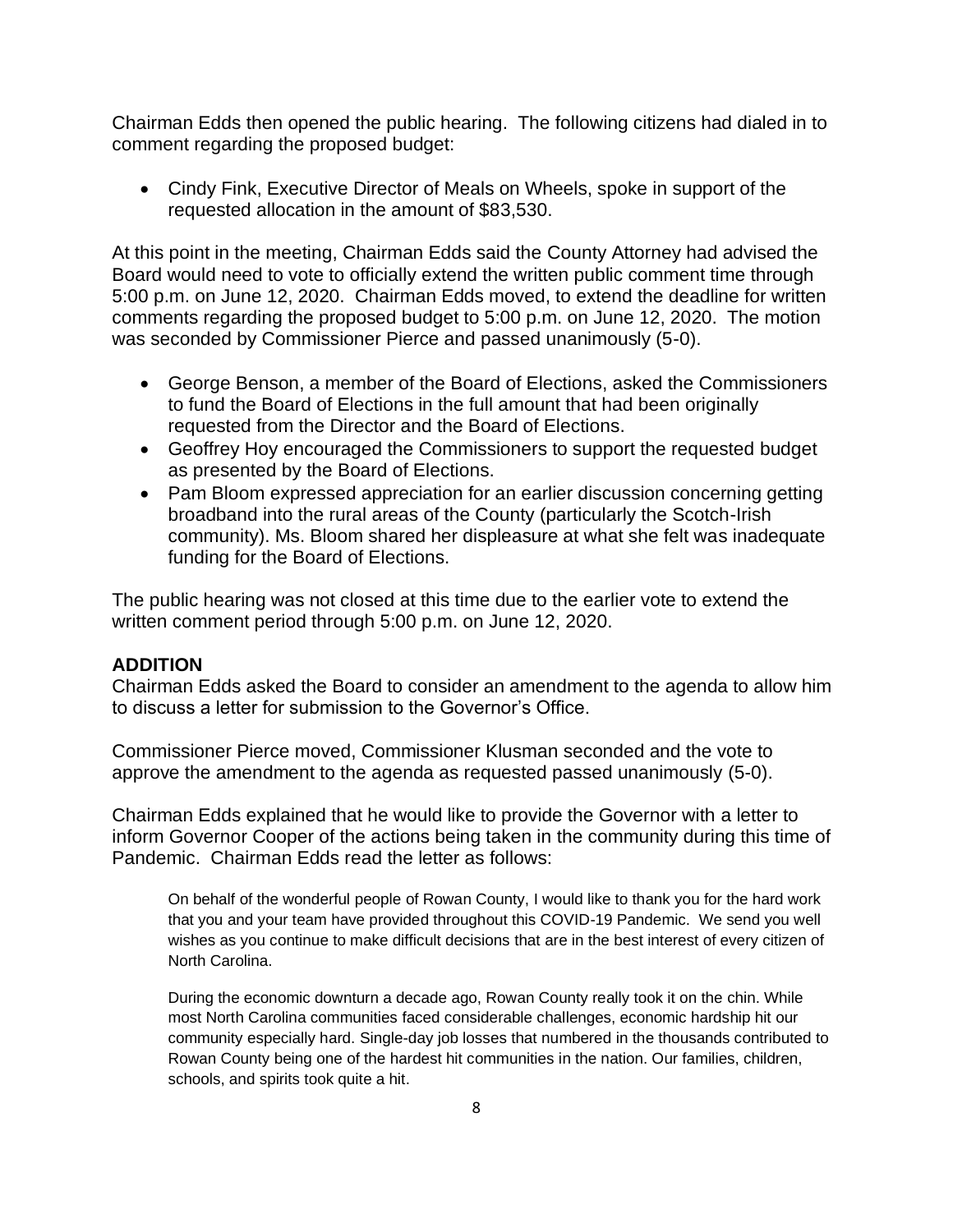Not long ago, we rallied together to begin the hard work of renewing our community. We rebuilt our Economic Development team, invested in our airport and critical infrastructure and created an aggressive branding and marketing plan. We embarked on creating a new K-12 platform that would reimagine the educational experience for every student in the Rowan-Salisbury School System as North Carolina's only renewal district. We're streamlining and bringing best-in-class efficiencies to our development process, systematically addressing our employee pay structures, investing heavily in our community college workforce development facilities and programming, and creating collaborative educational partnerships between our public schools, our community college and private four-year colleges. These initiatives are designed to address current workforce demands and also help us attract needed high-quality employers and jobs of the future. And thanks to the NC DOT, the completion of the I-85 expansion in southern Rowan County will help greatly improve safety and facilitate jobs for our community.

Finally, our jobs are coming back, our economy is coming back, but most importantly, our positive spirit is coming back. For the first time in a long time, there is a real sense of hope and optimism in our municipalities and throughout our county, and this new spirit has encouraged people to take steps to improve themselves, their families and their futures.

We've seen a significant business resurgence in our community. Restaurants and badly-needed retail are now investing in Rowan County, helping put a significant dent in our retail leakage numbers. New small businesses, powered by the passions, dreams and sweat of hard-working entrepreneurs are bringing renewed hope and opportunity to every corner of our community.

Governor, our progress has not come easy. It has taken a tremendous amount of dedication, commitment and work from a lot of good people and organizations.

However, as the fruits of our labor are finally being realized, the COVID crisis has slammed the brakes on our resurgence. Once again, we are experiencing the loss of thousands of jobs, watching businesses close and seeing dreams shattered.

We understood the initial need to shut things down in North Carolina. This disease was largely unknown and we all accepted the advice of Federal and State leadership based on the models that were initially available. But as real data replaces models and as each county begins to understand their own specific, localized data, we believe it is reasonable for counties to be given the latitude to design and implement a more tailored, localized approach to their reopening strategies.

Governor Cooper, it is with great respect that we request you allow our Board of Commissioners, County Health Department, Emergency Services Personnel, the leadership of our Novant and Salisbury V.A. Hospital, Chamber of Commerce and other appropriate organizations to decide, based on our specific data, experience and circumstances, how to reopen our community. In short, we know our community.

Since this crisis began, we have been conducting virtual meetings every morning with the elected leaders from across the County, all ten of our municipalities, key non-profits and partner organizations, Health Department and Emergency Services. In addition, a management team meet every afternoon to discuss data, trends and guidance. County leadership communicates with the press routinely to discuss recent data and with the leaders of Novant-Rowan Regional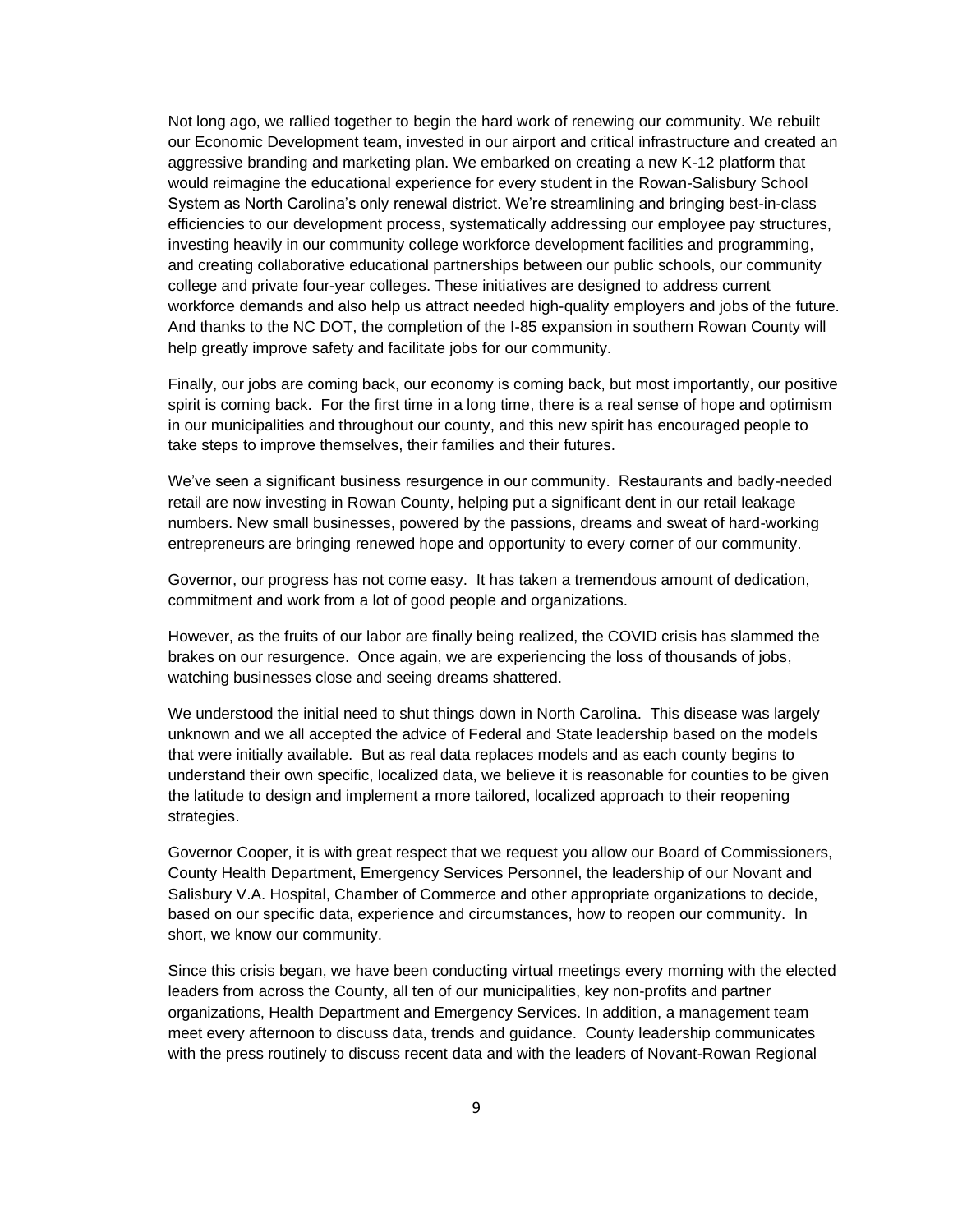Medical Center and the Salisbury V.A. Medical Center to check on their staff, current patient, bed and ventilator count, PPE supply levels and employee morale.

Sadly, Rowan County's numbers have been tragically hit by significant breakouts in a few of our congregate living facilities, accounting for 210 of our positive test results and all but two of our COVID-related deaths. As we continue to mourn the loss of these valuable and loved members of our community, our local and State Health Departments have been working diligently with our congregate care facilities. In fact, our local Health Department has created dedicated a full time Congregate Care Specialist position to work directly with these facilities to assist them in any way we can.

In addition, there are 6 testing locations, including drive-in sites, to provide quick and easy access to testing in our community.

Our Chamber of Commerce, Tourism authority and Economic Development Commission has partnered together to create an Economic Recovery Task Force, producing free, high-quality Business Resource Kits containing safety signs, awareness signs, social distancing floor decals, hand sanitizer, employee face masks, "Know Your W's" signs and Emergency Capacity signs. They have provided significant education and instruction on best practices for our businesses to employ upon reopening.

Governor Cooper, we know our community and we want what's best for our community. We are working night and day to provide for the health and safety of our citizens. But we also fully understand that a community's health and its economy are inseparable. According to a study published in the Journal of Health and Physics, being unemployed increases the risk of death by 4% and reduces life expectancy by 1.4 years. The unemployed are more likely to have heart attacks, strokes, drug and alcohol-related problems, suffer from depression and anxiety, and are more likely to commit suicide. While reopening our county certainly comes with risk, keeping many of our businesses in lockdown means keeping many of our people unemployed and being unemployed also presents our citizens and our community with considerable health risks.

We need your help to move Rowan County forward. You can do that by empowering our local leaders, Health Department, Emergency Services professionals and hospital leaders to work together to make determinations on how to reopen our communities and economies in a safe and thoughtful way.

Again, we want to thank you for the work and guidance that you and the members of your team have provided during this critical time.

Chairman Edds moved to send the letter to Governor Roy Cooper, Dr. Mandy Cohen with the Department of Health and Human Services, and Ken Eudy, Senior Advisor to the Governor. The motion was followed by a second from Commissioner Pierce.

Commissioner Klusman felt the Board should reassure the public that if the County was granted permission to reopen, the County's Emergency Management Department and Health Department would be very involved in the process. Commissioner Klusman said while she may personally continue to remain at home, she would support sending the letter.